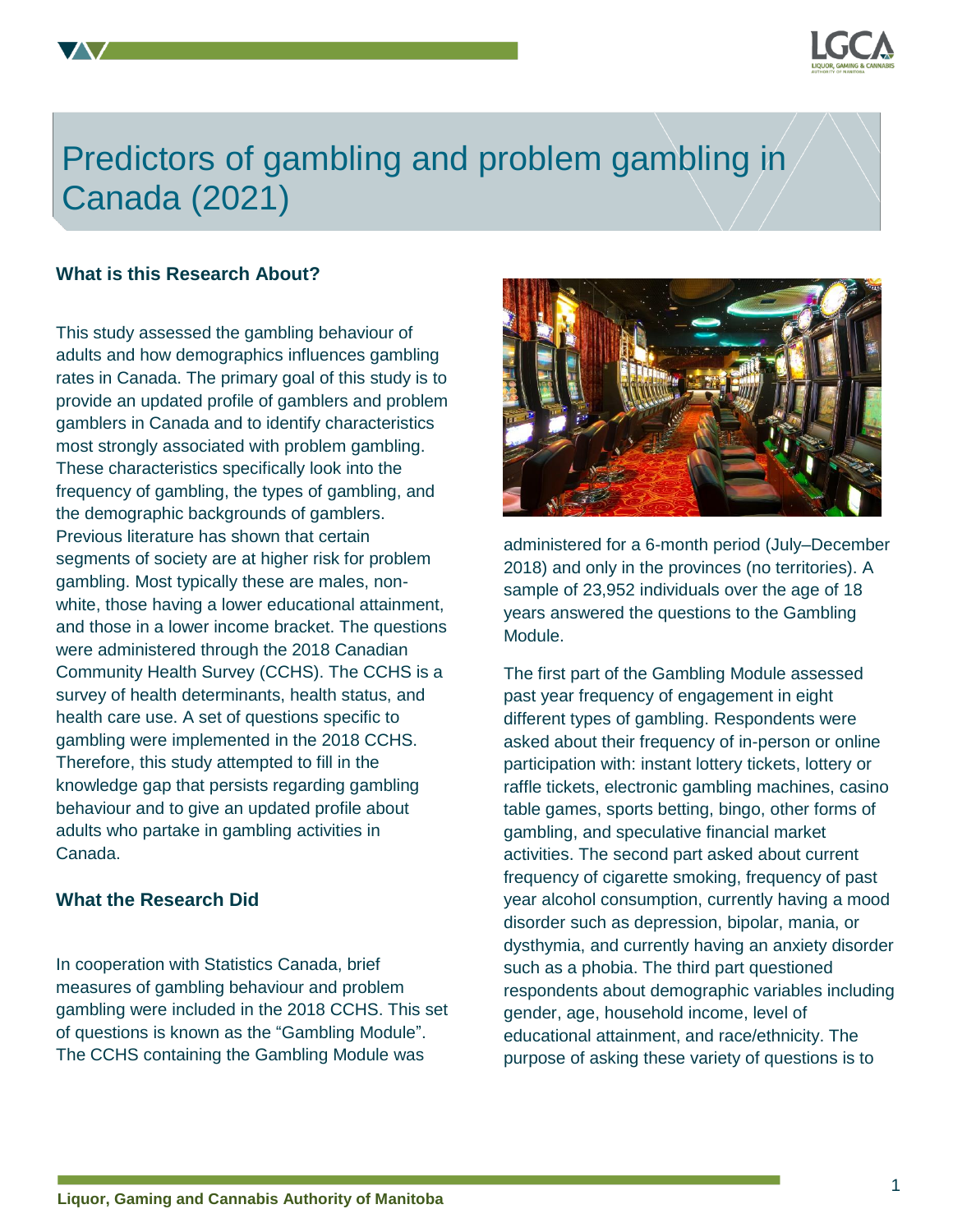

determine how personal characteristics and use of other substances interact with gambling behaviours.

# **What Did the Research Find?**

The researchers found that, in general, gambling participation was higher for males, those with household incomes greater than \$20,000, those having an educational attainment below a graduate degree, and those with an Indigenous, White or South-East Asian background. More specifically, they found that the highest rates of problem gambling are found in: males, those ages 18–29, those with household incomes between \$40,000 and \$80,000, those with educational attainment below a Bachelor's degree, Indigenous people, and people residing in the Prairie provinces (Manitoba, Saskatchewan, Alberta). On the other hand, the lowest rates of problem gambling are found in: females, those ages 50+, those with household incomes > \$150,000, those with Bachelor's degree or higher, Latin Americans, and people residing in Ontario and British Columbia.

Lottery and raffle tickets are most popular among those ages 50–64; instant lottery tickets among people with household incomes of \$80,000 and higher; electronic gambling machines among Indigenous people; casino table games among South-East Asians; sports betting among males; bingo among Indigenous people; and speculative financial activities among people with an Arab or multiple ethnicity heritage.

Electronic gambling machines (EGMs) were found to be an important determinant of problem gambling. The combined at-risk and problem gambling rate for each province is strongly predicted by the number of EGMs per 1000 people as well as the provincial/regional rates of EGM participation. Further evidence of the role of EGMs

in problem gambling is seen in the fact that provincial rates of at-risk and problem gambling are very strongly predicted by EGM density and EGM participation rates. It is also the case that the 45% decrease in the Canadian rate of problem gambling in the CCHS from 2002 to 2018 aligns with a 45% decrease in Canadian EGM participation rates over this same time period. It is also the case that Ontario and British Columbia are the only two provinces that do not permit EGMs outside of dedicated gambling venues (casinos, horse race tracks, bingo halls), and these are the two provinces with the lowest rates of problem gambling.

# **How Can You Use This Research?**

This research is helpful to inform various areas of public policy and academic research related to gambling and the factors that contribute to risks for problem gambling. Policy makers can better understand what groups might benefit from targeted public education campaigns. Further, it may be important to consider the existing number of EGMs per 1000 people, density, and participation rates before approving additional EGMs in a region. Public health and clinical health practitioners can also use this information to assist in screening clients for potential gambling problems.

## **What You Need to Know**

EGM participation is the most important predictor of problem gambling status; however, even more important was having a past history of at-risk or problem gambling. Individuals with a history of problem gambling are the most vulnerable to problem gambling in the future. Other important predictors of problem gambling include: having a